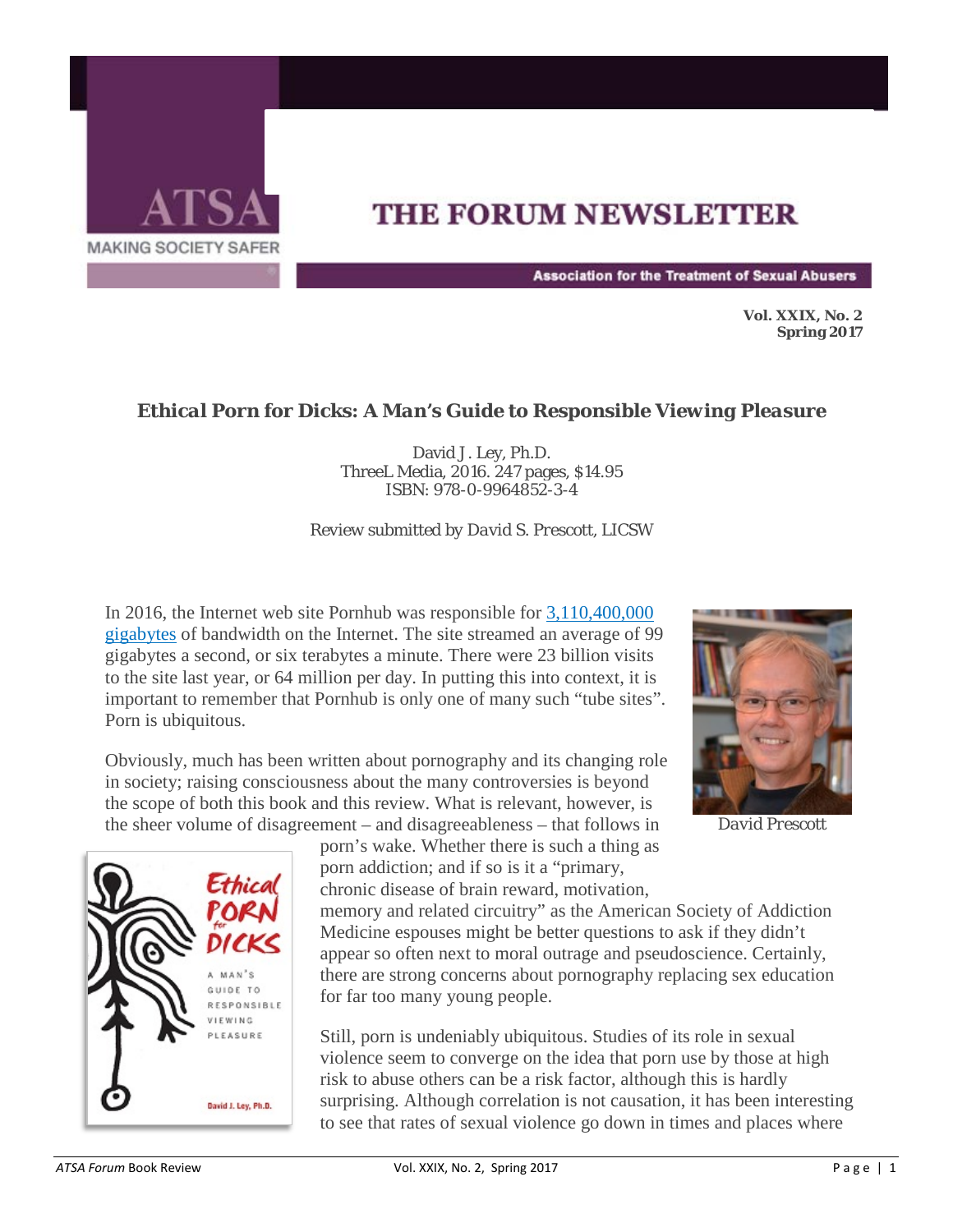porn is more plentiful.

David Ley is a clinical psychologist and sex therapist in Albuquerque, NM, who has become an outspoken opponent of the concept of sex addictio[n\[1\].](http://newsmanager.commpartners.com/atsa/issues/2017-03-15/8.html#_ftn1) His motivations are primarily twofold. First, until the state of our science is more conclusive, there are good reasons sex addiction is not formally recognized as an actual form of mental illness. Second, the concept of sex addiction has not only been used as an excuse in some circumstances, but as a means of shaming and social control in others. In an era when society is becoming more open about many aspects of sexuality, we have a long way to go in terms of openly discussing pornography and its place in sexual expression. In this regard, Ley is the proverbial voice in the wilderness.

*Ethical porn for dicks,* as its title suggests, is at low risk for appearing to be an academic text. Indeed, Ley describes it as written as though he and you (the reader) are sitting next to each other having a beer. In this way, the simple, direct language belies the fact that Ley speaks from decades of hard-earned experience and expertise. Indeed, when discussing a complicated topic like sexuality, elevated and breezy texts are the norm. My primary concern with the writings of many in the field of human sexuality is that all too often their areas of interest outpace their understanding of the humans they are describing, and the context in which they live. This is where Ley shines: he is a practitioner with a deep understanding of the available science who knows how to talk with his clients. In fact, this contributes to my only criticism of the book: He refers to many studies, but does not cite them in the way an academic text would. He does, however, provide excellent references and resources, including the studies to which he refers, but the direct linkage is absent by design.

The structure of the book is designed to be informative and engaging. While one might anticipate a propensity to overstatement given the title, this does not happen. Instead, the book speaks plainly and directly about relevant areas in the following table of contents:

- Foreword: Notes from a feminist pornographer
- Watching porn while having, not being, a dick
- Should you worry about porn's effects?
- Porn and your relationship
- Porn, fantasy, and "real sex"
- Dealing with porn-related problems
- When porn really *can* ruin your life
- Guilt, religion, and porn
- Children, teens, and porn
- Reshaping the porn industry
- Afterword: Notes from an ethical porn performer

If it is not obvious, Ley is not advocating wild, freeform abandon, although he certainly believes that we should all enjoy our bodies and sexualities in the ways that are right for us. Rather, he is advocating thoughtful and responsible porn use, all the while maintaining a sex-positive attitude. This is important, given the current state of sex education and discussion of sexuality in most societies at present.

For professionals working with adults who have sexually abused, this book will be an important resource, both for more clearly formulating our own beliefs and helping clients to establish theirs.